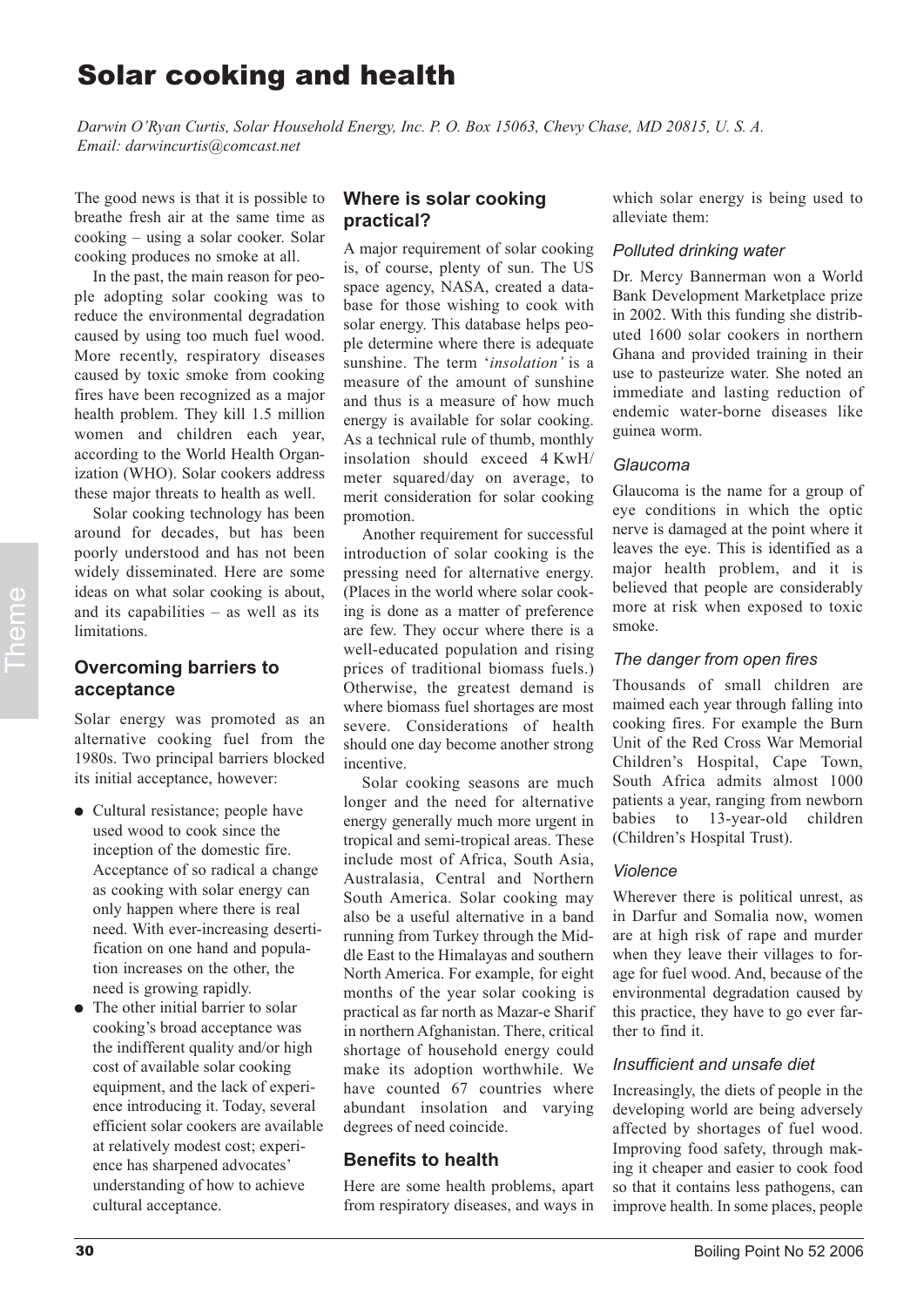are forced to barter some of their limited food supplies to obtain fuel with which to cook the rest. Reducing the cost of fuel increases money for food.

# **Cultural acceptance of solar cooking**

There are very large numbers of reports of uses of, and demands for, solar cookers. For example, we have letters from village officials in Bolivia pleading for more solar cookers; similar letters from women's groups in Senegal; the assertions of Haitian women that they often solar cook two meals a day; pictures of a solar restaurant in northern Chile, and so on.

In addition, there are scientific evaluations of solar cooking education and distribution programs. For example:

- In 1995, Solar Cookers International conducted a training program at the Kakuma refugee camp in northwestern Kenya. In 1998, the program was evaluated. A random sampling of the women who had been trained three years before continued to solar cook 54% of their meals. A similar evaluation conducted at the Aisha refugee camp in Ethiopia in 2001 determined that fuel wood usage in the camp was down 32% following the introduction of solar cookers.
- In 2005, an evaluation was completed in a series of Bolivian villages. It assessed promotions conducted by David and Ruth Whitfield in preceding years. It found that solar cooking families had reduced their fuel expenses 40% in the dry season and 35% in the wet season.

Unlike photovoltaic solar devices that convert solar energy to electricity, passive ones simply catch solar energy and convert it directly to heat. They are much simpler and much less costly. Other 'passive' solar devices contributing to good health include: food driers, through-the-wall solar ovens permitting access from indoors, autoclaves which sterilize equipment for rural hospitals, and ovens that can burn medical waste. In India there is a giant solar oven, designed by Wolf-

gang Scheffler, that cooks for 20,000 pilgrims a day! The fuel, of course, is free.

The utility of a solar cooking device should be judged by what it can do in the location in which it is set to work. In the right location, it can reduce exposure to toxic smoke, protect from the dangers of fire, improve women's quality of life. It can also reduce fuel costs and alleviate stress on the environment. What solar cookers won't do is cook in the dark, or under overcast or rainy skies. (Thus, it will not prepare one's morning tea unless, of course, one stays in bed till very late!)

Many people say that solar cooked food is better because little or no water needs to be added, which would otherwise dilute the taste. Try it and see.

# **Frequently asked questions**

Growing realization of a need for alternative ways to cook has stimulated new interest in solar ovens. Here are answers to some of the things people want to know:

## *How fast does it cook?*

Many things affect cooking speed: closeness to the Equator, altitude, time of year, time of day, weather conditions, type of food. To give some idea, assume you need about twice as long as if cooking over flame. (However, when the time required to obtain fuel wood and tend the fire are considered, solar ovens demand less of the cook's time.) Solar-cooked food will not burn on the bottom of the pan, so stirring is unnecessary. Pots require no scrubbing, nor are they covered with soot. Furthermore, solar energy in the tropics and at high altitudes is so powerful that cooking speed is not necessarily an important issue. Considerations of simplicity, durability, ease of use, pleasant appearance, and low cost are considered of comparable importance.

# *How quickly will it boil water?*

Parabolic solar ovens can do that in a matter of minutes. Box and panel ovens take longer – but will in fact boil water. It should be noted that cooking does not even require boiling in most cases – food cooks at 82C, and water is pasteurized at only 65C.

## *What if the main meal is eaten after dark?*

There is an elegant solution. It used to be called the 'hay box' but today, the more descriptive 'retained heat cooker' or 'fireless cooker'. It is simply a container lined with insulation in which a pot of cooked food can be kept hot for several hours. It was once in common use in Europe and the U.S. Figure 1 shows a model that Wietske Jongbloed designed for use in the Sahel.

### *How do you solar cook in the early morning or when the sky is overcast?*

You don't. Solar cookers can be an important, sometimes main, means of cooking, but never the *only* one. There must be another way to cook, and lowemission, fuel-efficient stoves are best. However, it is as unnecessary to burn fuel under a blazing sun as it is foolish to deploy a solar cooker at night.

### *How can people cook when there isn't any sun?*

They have to use combustible fuels. The percentage of time a solar oven can be used varies widely with factors like weather, skill of the cook, and the urgency of the need. (The GTZ conducted a solar cooking project in South Africa and concluded that solar cookers were used an overall average of 40% of the time. Solar cookers will never be THE solution. They are an important addition to the kitchens of the world.

### *What are the problems associated with solar cooking?*

With some cookers, even though tough, tempered glass is usually used,



Figure 1 Retained heat cooker (*photo: Darwin Curtis*)